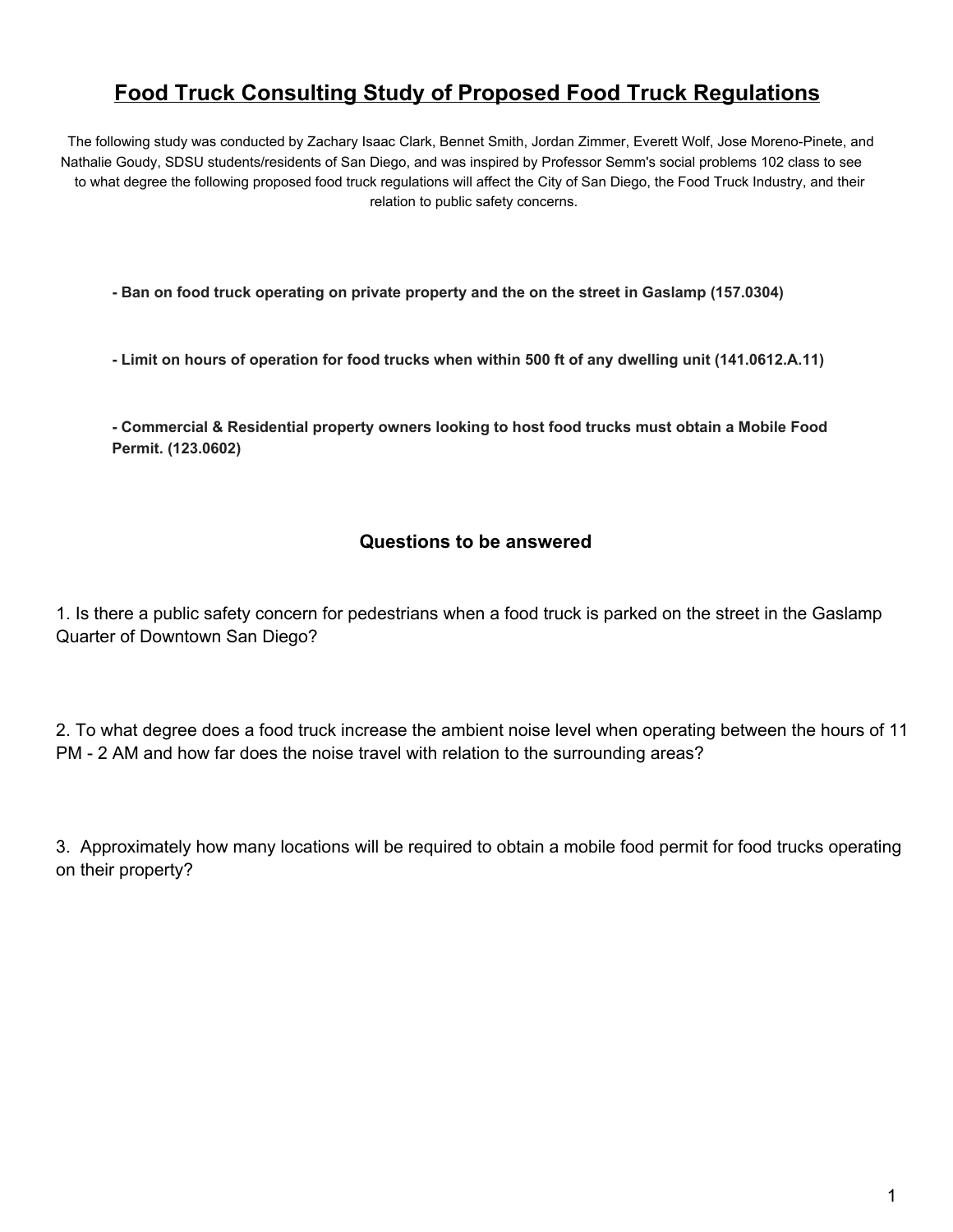1. Is there a public safety concern for pedestrians when a food truck is parked on the street in *the Gaslamp Quarter of Downtown San Diego?*

#### **Process:**

To test to see if there is a legitimate correlation between food trucks and the claim stated in the above proposed regulations (157.0304) that they are a hazard to those within the Gaslamp District of San Diego and other vicinities, we conducted a simple yet concise study on pedestrians within the Gaslamp District specifically on and around Fifth Avenue between J Street and Island Avenue where the food truck, *Crepes Bonaparte,* is usually stationed. Our survey was conducted in the span of two days between the hours of 6 pm and 8 pm on Friday February 21, 2014 and Saturday February 22, 2014. The study was conducted between the hours of 6 pm and 8 pm to insure that the data was not too heavily influenced by the increase in foot traffic from Friday to Saturday, which is a variable that we could not control. However, this external variable was accounted for by picking a time that, on average, is similar in the volume of pedestrians.

The first night was a control test meaning the truck was not open for business on Fifth Avenue, hence could not be considered as a possible infringement on the pedestrians and their overall safety. Our goal was to count the number of pedestrians on both the West and East sides of Fifth Avenue (the street where the truck parks) and on the West side of Sixth Avenue (the next street to the east or "behind" the truck's operation). We did this to get an idea of how many people on a given night pass by on the streets that are said to be affected by the presence of a food truck.

Along with counting the number of pedestrians, we also randomly recorded the amount of time various individuals took to complete the distance from one side of the block to the other, excluding those who stopped for an unusually amount of time (window shoppers), runners, bikers, etc. to keep the data consistent. We did this to get an estimate on the amount of time it took the average person to travel from one side of the block to the other without the presence of a food truck. The second night we ran the test with the food truck open for business on Fifth Avenue. We repeated the same procedure as the control test and collected the data for comparison.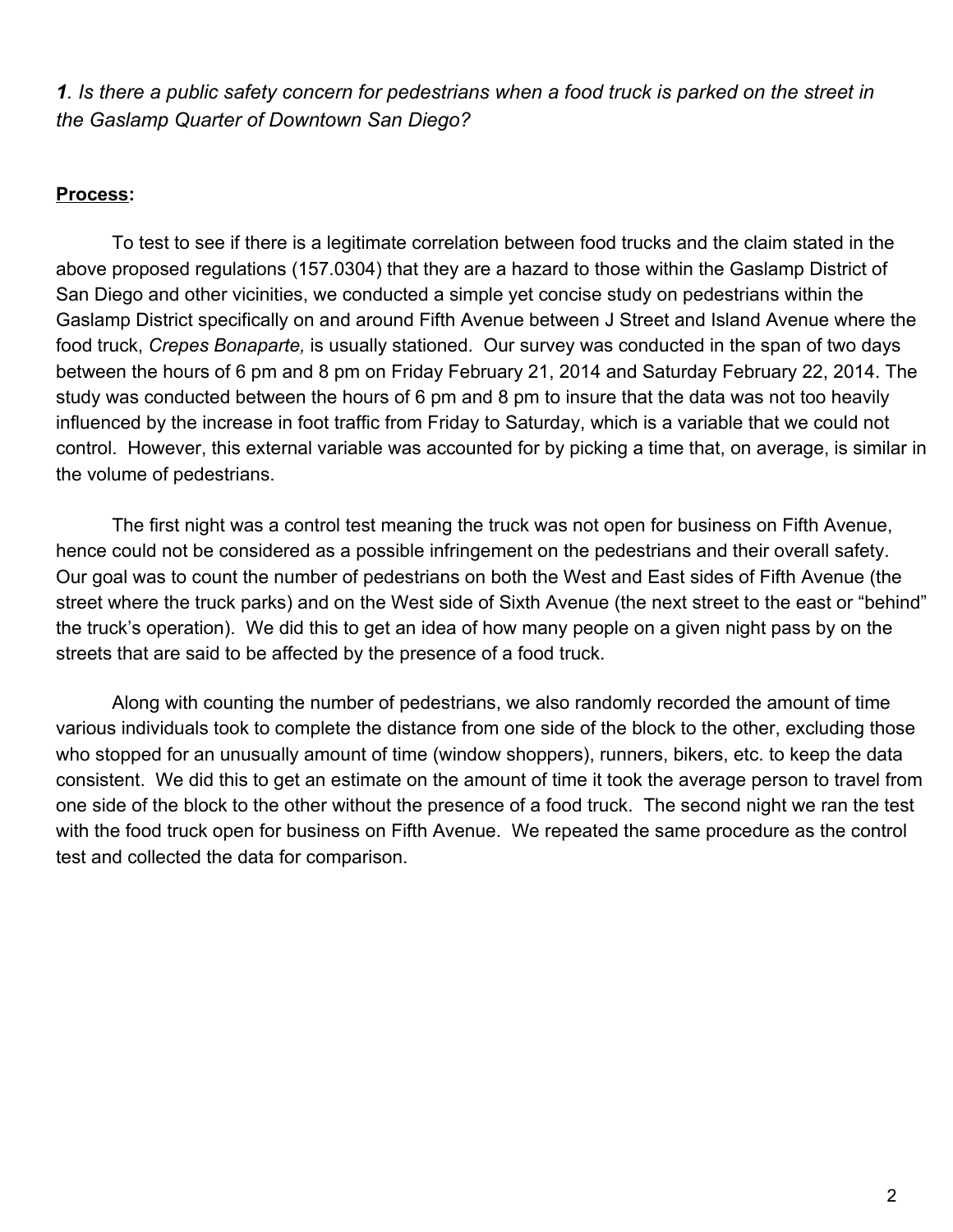

#### Area of study. 5th Ave between J St and Island Ave

https://www.google.com/maps/place/5th+Ave+%26+J+St/@32.7093791,117.1599855,261m/data=!3m1!1e3!4m2!3m1!1s0x80d9535a2232d763:0x263 517e530b47377

#### **Results:**

# **Part 1 - Flow of Pedestrians**

|                              |                   |                    | <b>Total Pedestrians 6PM - 8PM</b> |                 | <b>Ave Travel Time</b> |          |                 |  |  |  |
|------------------------------|-------------------|--------------------|------------------------------------|-----------------|------------------------|----------|-----------------|--|--|--|
|                              |                   | <b>Friday - No</b> |                                    |                 | <b>Friday - No</b>     |          |                 |  |  |  |
|                              |                   | Truck              | <b>Saturday</b>                    | <b>Variance</b> | <b>Truck</b>           | Saturday | <b>Variance</b> |  |  |  |
| 5th St btw J St & Island St. | <b>Truck Side</b> | 1565               | 1747                               | 10%             | 1:19                   | 1:19     | 0%              |  |  |  |
|                              | Non - Truck Side  | 1319               | 1676                               | 21%             | 1:24                   | 1:28     | 5%              |  |  |  |
| 6th St btw J St & Island St. | No truck present  | 294                | 475                                | 38%             | 1:11                   | 1:08     | -4%             |  |  |  |
|                              |                   |                    |                                    |                 |                        |          |                 |  |  |  |

Results based on field test conducted on Fri February 21 & Saturday February 22 (Counting Pedestrians using queue counter, timing pedestrians crossing the block)

\*Data collect by three teams of two each responsible for counting and timing pedestrians within the bounds of their given sidewalk.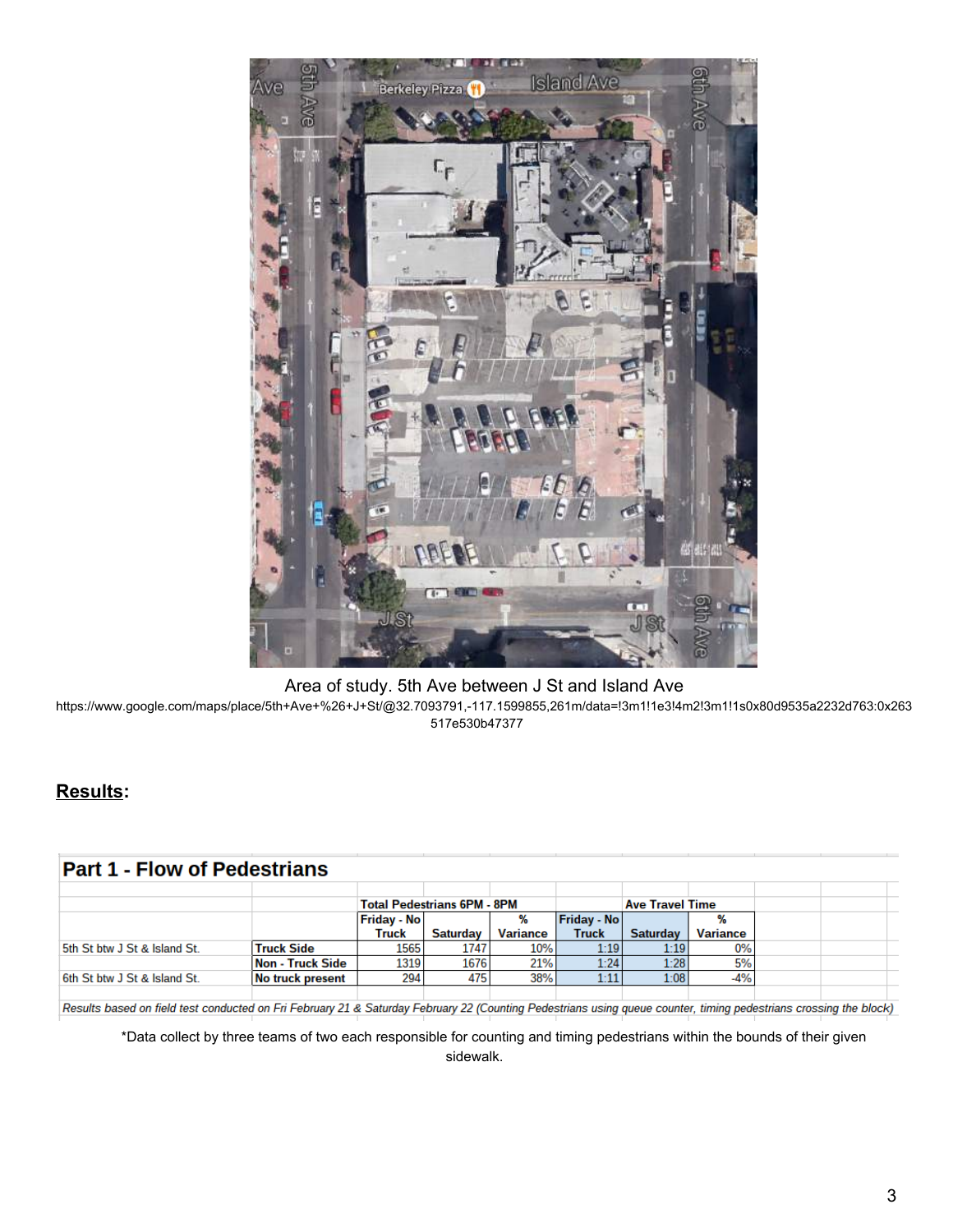#### **Conclusion:**

As one can see from the data collected, the presence of a food truck on Fifth Avenue cannot be singled out as a hazard for pedestrians in the Gaslamp Quarter of downtown San Diego. The data shows that there was on average a *23%* increase in foot traffic from Friday to Saturday between the three sidewalks observed in the study accompanied by a *.33%* increase in the amount of time it took for a pedestrian to walk the length of the block. This correlation shows that even with the increase in the amount of people on the streets and the addition of the food truck, the time it took to get from one side of the block to the other was almost unaffected. In fact, the sidewalk directly adjacent to the truck experienced an increase of *0%* from the time trials without the presence of the truck to the trials with the truck on the busier night. On the other side of Fifth Avenue, there was a slight increase in the time that we contributed to the presence of retail stores. One can conclude with an addition of 300+ pedestrians possibly perusing the stores than the night before, the time it takes to travel the distance of the block can be related to the enticement of the stores rather than the presence of a food truck on the other side of the street. Lastly, on Sixth Avenue, the average time between the two days dropped by *4%* from Friday to Saturday. The amount of people on Sixth Street increased by *38%* thus revealing that even one block away from where a food truck is stationed, the truck has no immediate or hazardous effect even with an increase in foot traffic.



**Continued data: Gaslamp late night**

The food truck, *Crepes Bonaparte,* experiencing a busy night in Gaslamp Saturday, February 22. The line of 1520 people, when organized, allows for a large enough clearance following public safety regulations already set in place in San Diego. Based on the position of the truck at this stop, the pedestrians are also separated from oncoming traffic.



*Gaslamp Pizza,* just a block up the street from the study, experiencing a busy night at the same time as the food truck on Saturday, February 22. As one can see, an unclear amount of pedestrians are unable to make a line to allow for the regulated clearance needed by regulations already implemented. To get around, pedestrians have to force their way through or walk around stepping off the provided sidewalk into the street where it is clearly seen to be hazardous with the given amount of headlights brightening this picture.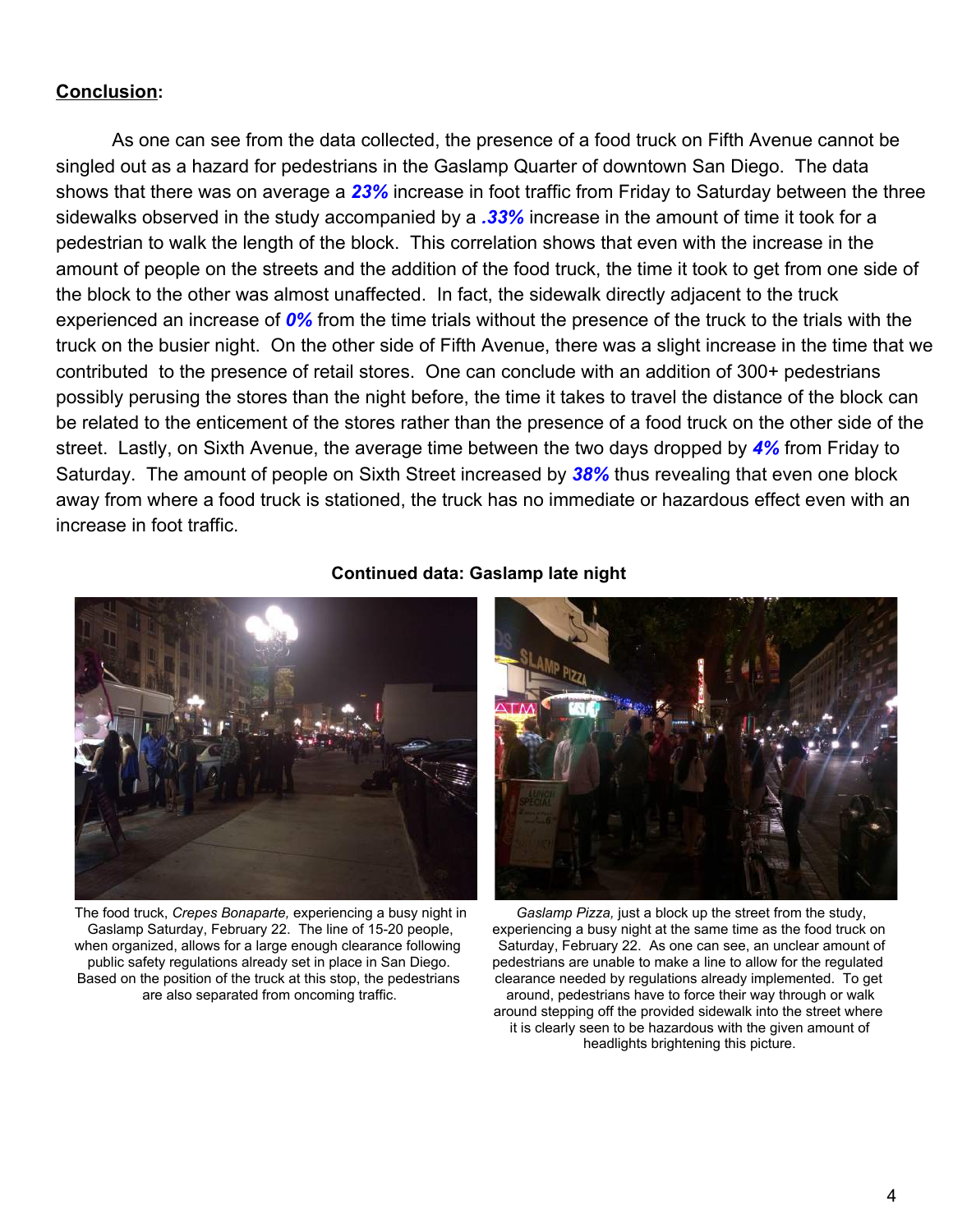*2. To what degree does a food truck increase the ambient noise level when operating between the hours of 11 PM 2 AM and how far does the noise travel with relation to the surrounding areas?*

# **Process:**

To obtain the average noise level for each reading, we used a decibel reader at each street location at three different times during the night for both nights. In doing this, we hoped to prove that though a food truck may in fact increase the amount of noise in a given area, they are not above the average noise level 500 feet away, thus not heard or considered in violation of proposed regulation (141.0612.A.11).

# **Results:**

| <b>Part 2 - Late Night Ambient Noise</b> |                   |              |                                  |           |         |                                 |      |             |         |                 |  |  |
|------------------------------------------|-------------------|--------------|----------------------------------|-----------|---------|---------------------------------|------|-------------|---------|-----------------|--|--|
|                                          |                   |              |                                  |           |         |                                 |      |             |         |                 |  |  |
|                                          |                   |              | <b>Friday - No Truck Present</b> |           |         | <b>Saturday - Truck Present</b> |      |             |         |                 |  |  |
|                                          |                   |              |                                  |           |         |                                 |      |             |         |                 |  |  |
|                                          |                   | <b>12 AM</b> | 1AM                              | 2AM       | Average | <b>12 AM</b>                    | 1 AM | <b>2 AM</b> | Average | <b>Variance</b> |  |  |
| 5th St btw J St & Island St.             | <b>Truck Side</b> |              |                                  | 80        | 75.33   |                                 |      | 82          | 80.00   | 6%              |  |  |
|                                          | 25 Ft from Truck  | <b>NA</b>    | I NA                             | <b>NA</b> | I NA    |                                 |      |             | 73.67   |                 |  |  |
|                                          | Non - Truck Side  |              |                                  |           | 74.33   |                                 |      |             | 72.00   | $-3%$           |  |  |
| 6th St btw J St & Island St.             | No truck present  | 67           | 68                               |           | 68.67   | 67                              | 69   |             | 69.67   | 1%              |  |  |
|                                          |                   |              |                                  |           |         |                                 |      |             |         |                 |  |  |

Results based on field test conducted on Fri February 21 & Saturday February 22 (measured average volume by decible reader)

\* data collected every hour from the hours of 12 am to 2 am on both Friday and Saturday

# **Conclusion:**

As depicted in the data, on a busier night the truck generates a noise increase of *6%.* The average for a busy night is 80 db as opposed to 75.33 db with no truck present. So, to be considered in violation of the proposed noise regulation of 500 feet, the truck must generate more than 75.33 db at any distance between 500 feet. However, when tested on a busy night at only 25 feet from the truck, the noise level was at 73.67 db which is less than the average 75.33 db of Fifth Avenue when no truck is present. That being said, a 500 foot radius is proven to be too extreme as a cutoff point and a more realistic and reasonable distance should be set between 25 and 50 feet depending on the location. This is supported even further by the fact that Sixth Avenue, which has one fourth the amount of foot traffic, is on average between 68.67-69.67 db, only around 6 db below the average for Fifth Avenue.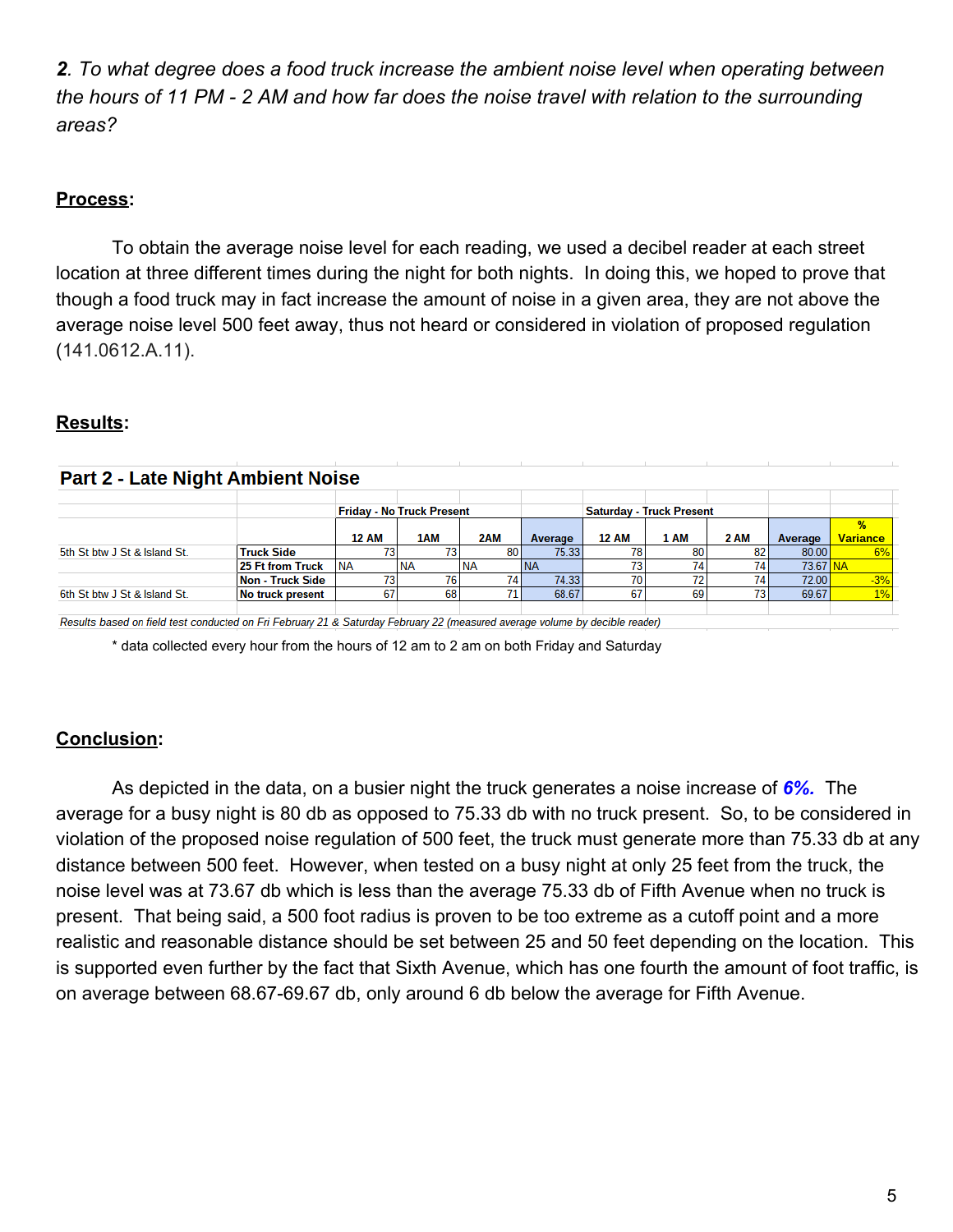**3.** *Approximately how many locations will be required to obtain a mobile food permit for food trucks operating on their property?*

#### **Process:**

To figure out how many locations will be required to obtain a mobile food permit under the proposed regulation (123.0602) we first had to get the number of trucks operating in San Diego and the locations they stop at that would require the mobile food license. To prevent the repetition of stops, we only counted locations specific to one truck. We used the "*Consulting Report on Economic Impact Analysis and Marketing Research Project for The United Association of Food Trucks of San Diego*" to pull our data regarding the number of different trucks in San Diego and the average of their stops. We also had a phone interview with Denny Moody, owner of Moody's Catering, to acquire the average amount of stops for a route truck and the amount of their stops that would require them to have the proposed mobile food license. We multiplied the number of stops by the number of trucks to acquire a total amount of permits per group of trucks that will be needed to regulate. From there, we took the total amount of permits (2,350), and multiplied them by the amount of hours required to process and regulate them. Then, we divided by the average forty hour work week and found that to properly regulate this proposed regulation, it would require five full time workers working forty hours each week for fifty weeks out of the year.

# **Results:**

 $\frac{1}{2}$  and  $\frac{1}{2}$  and  $\frac{1}{2}$  and  $\frac{1}{2}$ 

 $\overline{a}$ 

| "Part 3 - Mobile Food Permit #'s |                          |      |                  |       |                           |      |  |  |  |  |  |  |
|----------------------------------|--------------------------|------|------------------|-------|---------------------------|------|--|--|--|--|--|--|
|                                  |                          |      |                  |       |                           |      |  |  |  |  |  |  |
|                                  | <b>Type of Truck</b>     | Est# | <b>Locations</b> | Total |                           |      |  |  |  |  |  |  |
|                                  | <b>Gourmet Trucks</b>    | 50   |                  |       | 1950 Total Permits Needed | 2350 |  |  |  |  |  |  |
|                                  | <b>Route Trucks</b>      | 100  |                  |       | 300 Hours required (4hrs) | 9400 |  |  |  |  |  |  |
|                                  |                          |      |                  |       | <b>Weeks required</b>     |      |  |  |  |  |  |  |
|                                  | <b>Stationary Trucks</b> | 100  |                  |       | 100 (40hrs/wk)            | 235  |  |  |  |  |  |  |
|                                  |                          |      |                  |       | <b>Staff Required (50</b> |      |  |  |  |  |  |  |
|                                  |                          |      | <b>Total</b>     |       | 2350 weeks per year)      |      |  |  |  |  |  |  |
|                                  |                          |      |                  |       |                           |      |  |  |  |  |  |  |

Number of each truck type based off "Consulting Report on Economic Impact Analysis and Marketing Research Project for The United Association of Food Trucks of San Diego" Aug 15, 2013 pg.19 Location Numbers for Stationary truck type based off "Consulting Report on Economic Impact Analysis and Marketing Research Project for The United Association of Food Trucks of San Diego" Aug 15, 2013 pg.19 Location Numbers for Route trucks type based off interview with Denny Moody owner of Moody's Catering Sun. Feb 22

Location numbers for Gourmet Truck type based on results of Survey sent to 50 gourmet food truck operators, 15 responses (25% of Gourmet Food Trucks)

Hours required for permit approval based on max pemit review as cited by City of San Diego planning division in Smart Growth & Land Use Committee Meeting on February 12, 2014